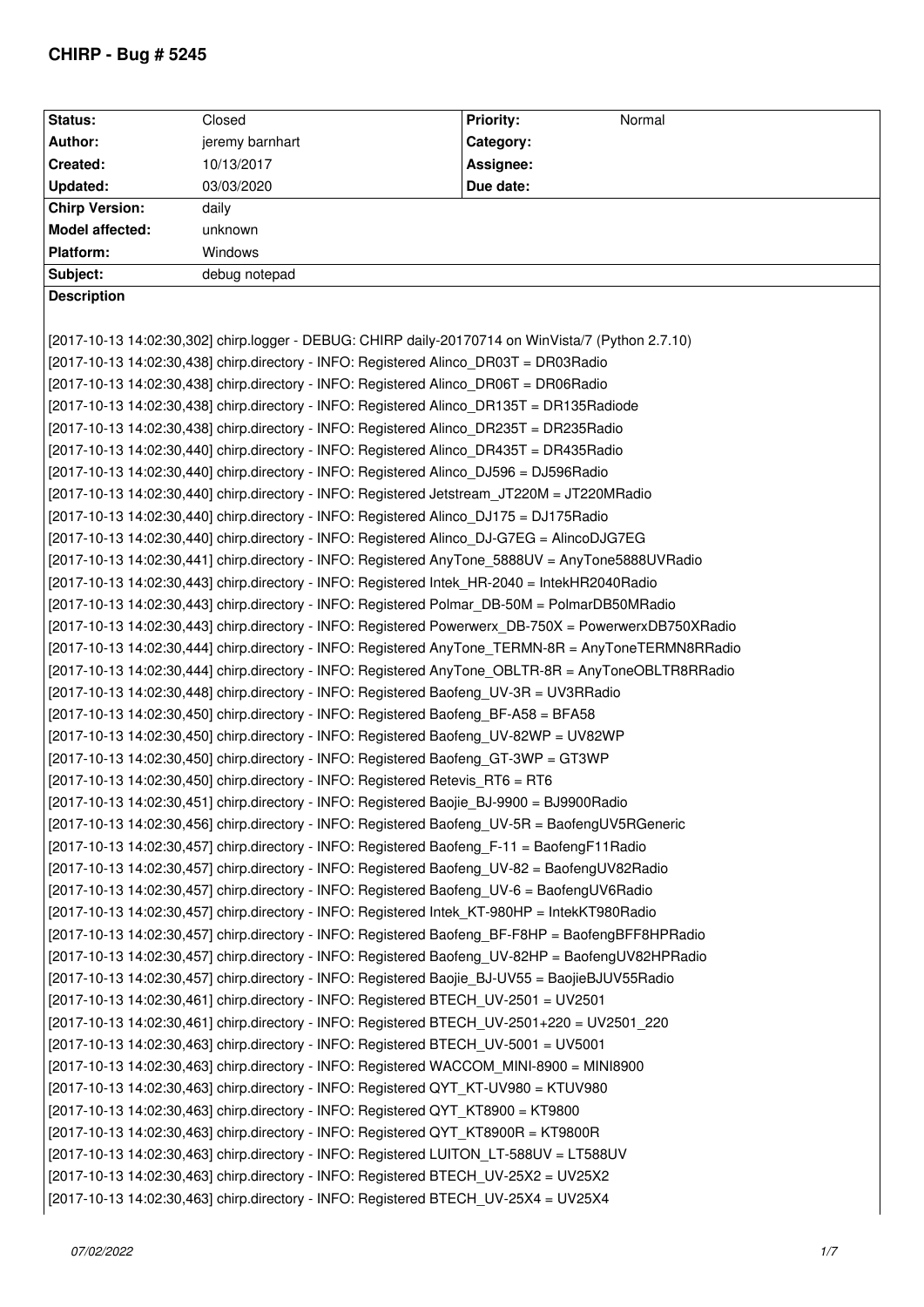*[2017-10-13 14:02:30,463] chirp.directory - INFO: Registered BTECH\_UV-50X2 = UV50X2 [2017-10-13 14:02:30,464] chirp.directory - INFO: Registered QYT\_KT7900D = KT7900D [2017-10-13 14:02:30,464] chirp.directory - INFO: Registered QYT\_KT8900D = KT8900D [2017-10-13 14:02:30,466] chirp.directory - INFO: Registered Feidaxin\_FD-268A = FD268ARadio [2017-10-13 14:02:30,466] chirp.directory - INFO: Registered Feidaxin\_FD-268B = FD268BRadio [2017-10-13 14:02:30,466] chirp.directory - INFO: Registered Feidaxin\_FD-288A = FD288ARadio [2017-10-13 14:02:30,467] chirp.directory - INFO: Registered Feidaxin\_FD-288B = FD288BRadio [2017-10-13 14:02:30,467] chirp.directory - INFO: Registered Feidaxin\_FD-150A = FD150ARadio [2017-10-13 14:02:30,467] chirp.directory - INFO: Registered Feidaxin\_FD-160A = FD160ARadio [2017-10-13 14:02:30,467] chirp.directory - INFO: Registered Feidaxin\_FD-450A = FD450ARadio [2017-10-13 14:02:30,467] chirp.directory - INFO: Registered Feidaxin\_FD-460A = FD460ARadio [2017-10-13 14:02:30,467] chirp.directory - INFO: Registered Feidaxin\_FD-460UH = FD460UHRadio [2017-10-13 14:02:30,469] chirp.directory - INFO: Registered Yaesu\_FT-1802M = FT1802Radio [2017-10-13 14:02:30,473] chirp.directory - INFO: Registered Yaesu\_FT-1D\_R = FT1Radio [2017-10-13 14:02:30,473] chirp.directory - INFO: Registered Yaesu\_FT-2800M = FT2800Radio [2017-10-13 14:02:30,476] chirp.directory - INFO: Registered Yaesu\_FT-2900R\_1900R = FT2900Radio [2017-10-13 14:02:30,476] chirp.directory - INFO: Registered Yaesu\_FT2D\_R = FT2D [2017-10-13 14:02:30,477] chirp.directory - INFO: Registered Yaesu\_FT-50 = FT50Radio [2017-10-13 14:02:30,480] chirp.directory - INFO: Registered Yaesu\_FT-60 = FT60Radio [2017-10-13 14:02:30,483] chirp.directory - INFO: Registered Yaesu\_FT-7800\_7900 = FT7800Radio [2017-10-13 14:02:30,483] chirp.directory - INFO: Registered Yaesu\_FT-8800 = FT8800Radio [2017-10-13 14:02:30,483] chirp.directory - INFO: Registered Yaesu\_FT-8900 = FT8900Radio [2017-10-13 14:02:30,484] chirp.directory - INFO: Registered Yaesu\_FT-8100 = FT8100Radio [2017-10-13 14:02:30,486] chirp.directory - INFO: Registered Yaesu\_FT-817 = FT817Radio [2017-10-13 14:02:30,486] chirp.directory - INFO: Registered Yaesu\_FT-817ND = FT817NDRadio [2017-10-13 14:02:30,487] chirp.directory - INFO: Registered Yaesu\_FT-817ND\_US = FT817NDUSRadio [2017-10-13 14:02:30,490] chirp.directory - INFO: Registered Yaesu\_FT-857\_897 = FT857Radio [2017-10-13 14:02:30,490] chirp.directory - INFO: Registered Yaesu\_FT-857\_897\_US = FT857USRadio [2017-10-13 14:02:30,493] chirp.directory - INFO: Registered Yaesu\_FT-90 = FT90Radio [2017-10-13 14:02:30,494] chirp.directory - INFO: Registered Yaesu\_FTM-3200D\_R = FTM3200Radio [2017-10-13 14:02:30,496] chirp.directory - INFO: Registered Yaesu\_FTM-350 = FTM350Radio [2017-10-13 14:02:30,499] chirp.directory - INFO: Registered Generic\_CSV = CSVRadio [2017-10-13 14:02:30,499] chirp.directory - INFO: Registered Commander\_KG-UV = CommanderCSVRadio [2017-10-13 14:02:30,500] chirp.directory - INFO: Registered RT\_Systems\_CSV = RTCSVRadio [2017-10-13 14:02:30,500] chirp.directory - INFO: Registered ARRL\_Travel\_Plus = TpeRadio [2017-10-13 14:02:30,519] chirp.directory - INFO: Registered Generic\_XML = XMLRadio [2017-10-13 14:02:30,519] chirp.directory - INFO: Registered BTECH\_GMRS-V1 = GMRSV1 [2017-10-13 14:02:30,530] chirp.directory - INFO: Registered Baofeng\_BF-888 = H777Radio [2017-10-13 14:02:30,532] chirp.directory - INFO: Registered HobbyPCB\_RS-UV3 = HobbyPCBRSUV3Radio [2017-10-13 14:02:30,532] chirp.directory - INFO: Registered Icom\_IC-208H = IC208Radio [2017-10-13 14:02:30,532] chirp.directory - INFO: Registered Icom\_IC-2100H = IC2100Radio [2017-10-13 14:02:30,533] chirp.directory - INFO: Registered Icom\_IC-2200H = IC2200Radio [2017-10-13 14:02:30,535] chirp.directory - INFO: Registered Icom\_IC-2300H = IC2300Radio [2017-10-13 14:02:30,536] chirp.directory - INFO: Registered Icom\_IC-2720H = IC2720Radio [2017-10-13 14:02:30,536] chirp.directory - INFO: Registered Icom\_IC-2820H = IC2820Radio [2017-10-13 14:02:30,539] chirp.directory - INFO: Registered Icom\_IC-91\_92AD = IC9xRadio [2017-10-13 14:02:30,540] chirp.directory - INFO: Registered Icom\_7200 = Icom7200Radio [2017-10-13 14:02:30,542] chirp.directory - INFO: Registered Icom\_IC-7000 = Icom7000Radio [2017-10-13 14:02:30,542] chirp.directory - INFO: Registered Icom\_IC-7100 = Icom7100Radio [2017-10-13 14:02:30,542] chirp.directory - INFO: Registered Icom\_746 = Icom746Radio [2017-10-13 14:02:30,542] chirp.directory - INFO: Registered Icom\_IC-P7 = ICP7Radio [2017-10-13 14:02:30,543] chirp.directory - INFO: Registered Icom\_IC-Q7A = ICQ7Radio [2017-10-13 14:02:30,543] chirp.directory - INFO: Registered Icom\_IC-T70 = ICT70Radio*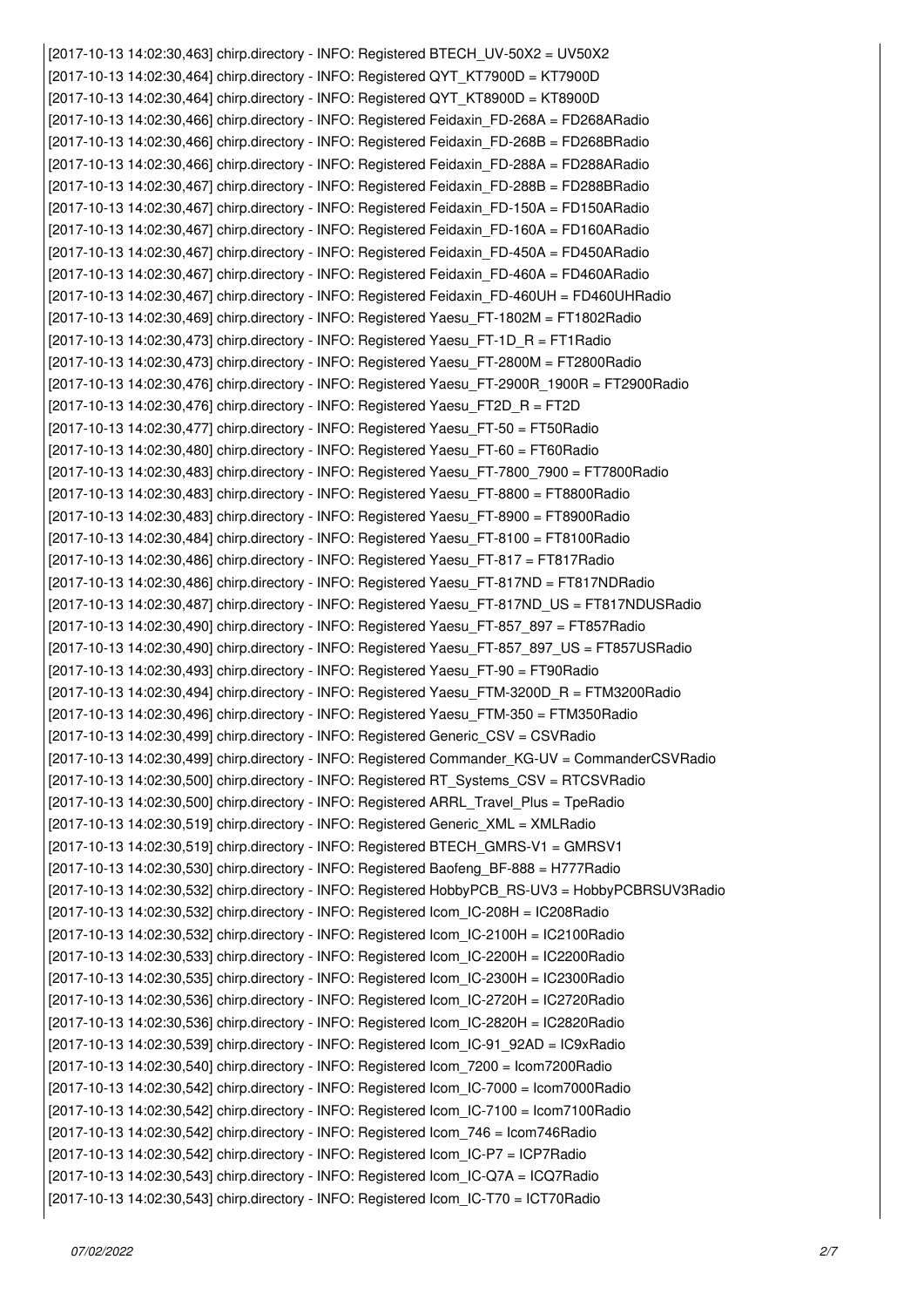*[2017-10-13 14:02:30,545] chirp.directory - INFO: Registered Icom\_IC-T7H = ICT7HRadio [2017-10-13 14:02:30,545] chirp.directory - INFO: Registered Icom\_IC-T8A = ICT8ARadio [2017-10-13 14:02:30,546] chirp.directory - INFO: Registered Icom\_IC-W32A = ICW32ARadio [2017-10-13 14:02:30,546] chirp.directory - INFO: Registered Icom\_IC-W32E = ICW32ERadio [2017-10-13 14:02:30,548] chirp.directory - INFO: Registered Icom\_IC-V82\_U82 = ICx8xRadio [2017-10-13 14:02:30,548] chirp.directory - INFO: Registered Icom\_ID-31A = ID31Radio [2017-10-13 14:02:30,549] chirp.directory - INFO: Registered Icom\_ID-51 = ID51Radio [2017-10-13 14:02:30,549] chirp.directory - INFO: Registered Icom\_ID-51\_Plus = ID51PLUSRadio [2017-10-13 14:02:30,549] chirp.directory - INFO: Registered Icom\_ID-800H\_v2 = ID800v2Radio [2017-10-13 14:02:30,551] chirp.directory - INFO: Registered Icom\_ID-880H = ID880Radio [2017-10-13 14:02:30,551] chirp.directory - INFO: Registered Icom\_ID-80H = ID80Radio [2017-10-13 14:02:30,552] chirp.directory - INFO: Registered Kenwood\_HMK = HMKRadio [2017-10-13 14:02:30,552] chirp.directory - INFO: Registered Kenwood\_ITM = ITMRadio [2017-10-13 14:02:30,555] chirp.directory - INFO: Registered Kenwood\_TH-D7 = THD7Radio [2017-10-13 14:02:30,555] chirp.directory - INFO: Registered Kenwood\_TH-D7G = THD7GRadio [2017-10-13 14:02:30,555] chirp.directory - INFO: Registered Kenwood\_TM-D700 = TMD700Radio [2017-10-13 14:02:30,555] chirp.directory - INFO: Registered Kenwood\_TM-V7 = TMV7Radio [2017-10-13 14:02:30,555] chirp.directory - INFO: Registered Kenwood\_TM-G707 = TMG707Radio [2017-10-13 14:02:30,555] chirp.directory - INFO: Registered Kenwood\_TH-G71 = THG71Radio [2017-10-13 14:02:30,555] chirp.directory - INFO: Registered Kenwood\_TH-F6 = THF6ARadio [2017-10-13 14:02:30,556] chirp.directory - INFO: Registered Kenwood\_TH-F7 = THF7ERadio [2017-10-13 14:02:30,556] chirp.directory - INFO: Registered Kenwood\_TM-D710 = TMD710Radio [2017-10-13 14:02:30,556] chirp.directory - INFO: Registered Kenwood\_TH-D72\_live\_mode = THD72Radio [2017-10-13 14:02:30,556] chirp.directory - INFO: Registered Kenwood\_TM-V71 = TMV71Radio [2017-10-13 14:02:30,556] chirp.directory - INFO: Registered Kenwood\_TM-D710G = TMD710GRadio [2017-10-13 14:02:30,558] chirp.directory - INFO: Registered Kenwood\_TH-K2 = THK2Radio [2017-10-13 14:02:30,558] chirp.directory - INFO: Registered Kenwood\_TM-271 = TM271Radio [2017-10-13 14:02:30,558] chirp.directory - INFO: Registered Kenwood\_TM-281 = TM281Radio [2017-10-13 14:02:30,558] chirp.directory - INFO: Registered Kenwood\_TM-471 = TM471Radio [2017-10-13 14:02:30,559] chirp.directory - INFO: Registered Wouxun\_KG-UV8D = KGUV8DRadio [2017-10-13 14:02:30,561] chirp.directory - INFO: Registered KYD\_NC-630A = NC630aRadio [2017-10-13 14:02:30,562] chirp.directory - INFO: Registered KYD\_IP-620 = IP620Radio [2017-10-13 14:02:30,563] chirp.directory - INFO: Registered Leixen\_VV-898 = LeixenVV898Radio [2017-10-13 14:02:30,563] chirp.directory - INFO: Registered Jetstream\_JT270M = JetstreamJT270MRadio [2017-10-13 14:02:30,563] chirp.directory - INFO: Registered Jetstream\_JT270MH = JetstreamJT270MHRadio [2017-10-13 14:02:30,563] chirp.directory - INFO: Registered Leixen\_VV-898S = LeixenVV898SRadio [2017-10-13 14:02:30,565] chirp.directory - INFO: Registered LUITON\_LT-725UV = LT725UV [2017-10-13 14:02:30,568] chirp.directory - INFO: Registered Wouxun\_KG-UVD1P = KGUVD1PRadio [2017-10-13 14:02:30,569] chirp.directory - INFO: Registered Wouxun\_KG-UV6 = KGUV6DRadio [2017-10-13 14:02:30,569] chirp.directory - INFO: Registered Wouxun\_KG-816 = KG816Radio [2017-10-13 14:02:30,569] chirp.directory - INFO: Registered Wouxun\_KG-818 = KG818Radio [2017-10-13 14:02:30,569] chirp.directory - INFO: Registered Puxing\_PX-777 = Puxing777Radio [2017-10-13 14:02:30,569] chirp.directory - INFO: Registered Puxing\_PX-2R = Puxing2RRadio [2017-10-13 14:02:30,572] chirp.directory - INFO: Registered Puxing\_PX-888K = Puxing\_PX888K\_Radio [2017-10-13 14:02:30,573] chirp.directory - INFO: Registered Radtel\_T18 = T18Radio [2017-10-13 14:02:30,575] chirp.directory - INFO: Registered Retevis\_RT1 = RT1Radio [2017-10-13 14:02:30,578] chirp.directory - INFO: Registered Retevis\_RT21 = RT21Radio [2017-10-13 14:02:30,579] chirp.directory - INFO: Registered Retevis\_RT22 = RT22Radio [2017-10-13 14:02:30,579] chirp.directory - INFO: Registered WLN\_KD-C1 = KDC1 [2017-10-13 14:02:30,579] chirp.directory - INFO: Registered Zastone\_ZT-X6 = ZTX6 [2017-10-13 14:02:30,579] chirp.directory - INFO: Registered LUITON\_LT-316 = LT316 [2017-10-13 14:02:30,579] chirp.directory - INFO: Registered TID\_TD-M8 = TDM8 [2017-10-13 14:02:30,581] chirp.directory - INFO: Registered Retevis\_RT23 = RT23Radio*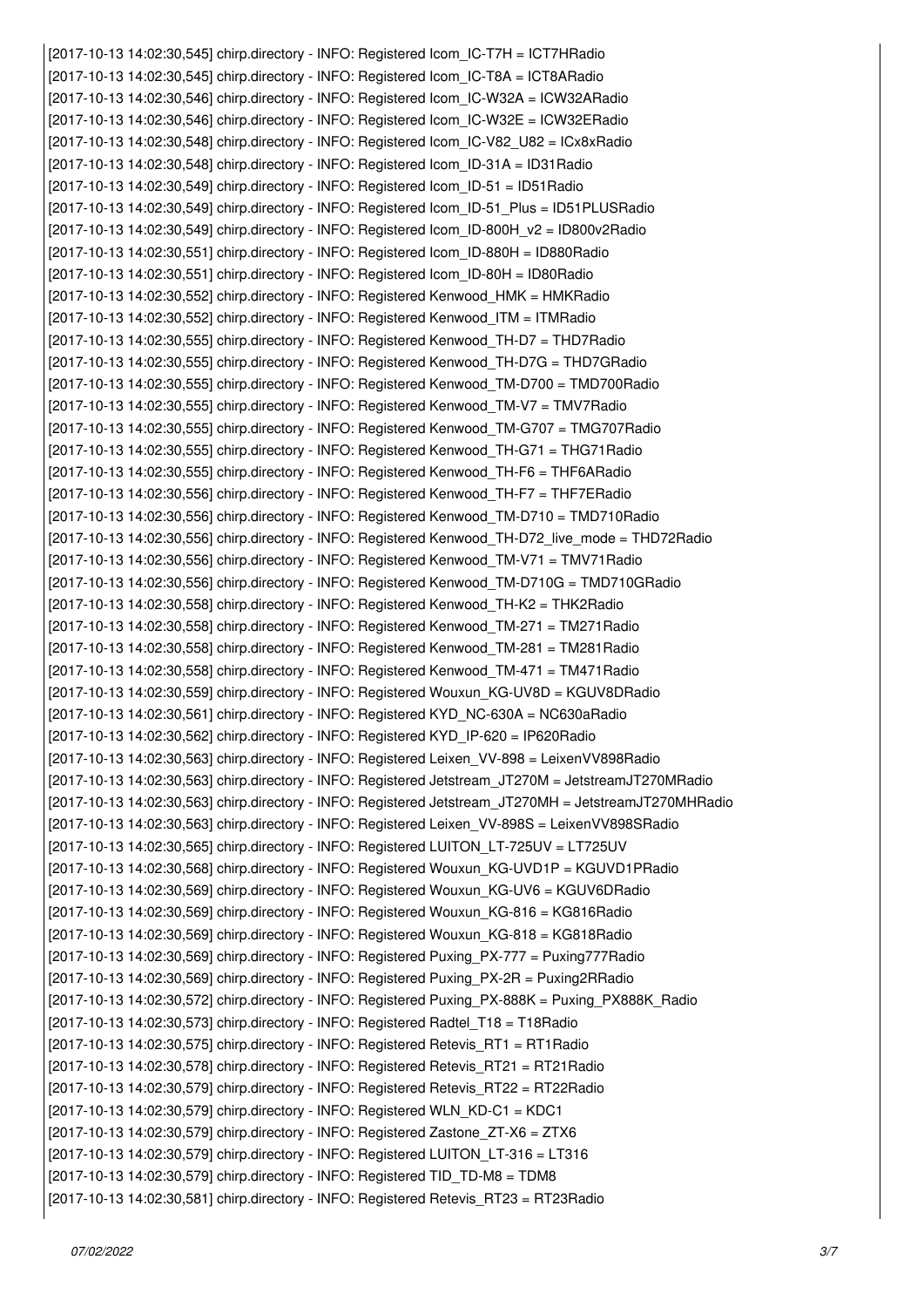*[2017-10-13 14:02:30,582] chirp.directory - INFO: Registered Rugged\_RH5R-V2 = RH5RV2 [2017-10-13 14:02:30,582] chirp.directory - INFO: Registered TDXone\_TD-Q8A = TDXoneTDQ8A [2017-10-13 14:02:30,585] chirp.directory - INFO: Registered TYT\_TH-7800\_File = TYTTH7800File [2017-10-13 14:02:30,585] chirp.directory - INFO: Registered TYT\_TH-7800 = TYTTH7800Radio [2017-10-13 14:02:30,585] chirp.directory - INFO: Registered TYT\_TH9000\_220 = Th9000220Radio [2017-10-13 14:02:30,586] chirp.directory - INFO: Registered TYT\_TH9000\_144 = Th9000144Radio [2017-10-13 14:02:30,586] chirp.directory - INFO: Registered TYT\_TH9000\_440 = Th9000440Radio [2017-10-13 14:02:30,588] chirp.directory - INFO: Registered TYT\_TH-9800\_File = TYTTH9800File [2017-10-13 14:02:30,588] chirp.directory - INFO: Registered TYT\_TH-9800 = TYTTH9800Radio [2017-10-13 14:02:30,588] chirp.directory - INFO: Registered TYT\_TH-UV3R = TYTUV3RRadio [2017-10-13 14:02:30,589] chirp.directory - INFO: Registered TYT\_TH-UV3R-25 = TYTUV3R25Radio [2017-10-13 14:02:30,589] chirp.directory - INFO: Registered TYT\_TH-UVF8D = TYTUVF8DRadio [2017-10-13 14:02:30,592] chirp.directory - INFO: Registered Kenwood\_TH-D72\_clone\_mode = THD72Radio [2017-10-13 14:02:30,592] chirp.directory - INFO: Registered TYT\_TH-UVF1 = TYTTHUVF1Radio [2017-10-13 14:02:30,594] chirp.directory - INFO: Registered Kenwood\_TK-260 = TK260\_Radio [2017-10-13 14:02:30,594] chirp.directory - INFO: Registered Kenwood\_TK-270 = TK270\_Radio [2017-10-13 14:02:30,594] chirp.directory - INFO: Registered Kenwood\_TK-272 = TK272\_Radio [2017-10-13 14:02:30,594] chirp.directory - INFO: Registered Kenwood\_TK-278 = TK278\_Radio [2017-10-13 14:02:30,595] chirp.directory - INFO: Registered Kenwood\_TK-360 = TK360\_Radio [2017-10-13 14:02:30,595] chirp.directory - INFO: Registered Kenwood\_TK-370 = TK370\_Radio [2017-10-13 14:02:30,595] chirp.directory - INFO: Registered Kenwood\_TK-372 = TK372\_Radio [2017-10-13 14:02:30,595] chirp.directory - INFO: Registered Kenwood\_TK-378 = TK378\_Radio [2017-10-13 14:02:30,595] chirp.directory - INFO: Registered Kenwood\_TK-760 = TK760\_Radio [2017-10-13 14:02:30,596] chirp.directory - INFO: Registered Kenwood\_TK-762 = TK762\_Radio [2017-10-13 14:02:30,596] chirp.directory - INFO: Registered Kenwood\_TK-768 = TK768\_Radio [2017-10-13 14:02:30,596] chirp.directory - INFO: Registered Kenwood\_TK-860 = TK860\_Radio [2017-10-13 14:02:30,596] chirp.directory - INFO: Registered Kenwood\_TK-862 = TK862\_Radio [2017-10-13 14:02:30,596] chirp.directory - INFO: Registered Kenwood\_TK-868 = TK868\_Radio [2017-10-13 14:02:30,598] chirp.directory - INFO: Registered Kenwood\_TK-868G = TK868G\_Radios [2017-10-13 14:02:30,598] chirp.directory - INFO: Registered Kenwood\_TK-862G = TK862G\_Radios [2017-10-13 14:02:30,599] chirp.directory - INFO: Registered Kenwood\_TK-860G = TK860G\_Radios [2017-10-13 14:02:30,599] chirp.directory - INFO: Registered Kenwood\_TK-768G = TK768G\_Radios [2017-10-13 14:02:30,599] chirp.directory - INFO: Registered Kenwood\_TK-762G = TK762G\_Radios [2017-10-13 14:02:30,599] chirp.directory - INFO: Registered Kenwood\_TK-760G = TK760G\_Radios [2017-10-13 14:02:30,599] chirp.directory - INFO: Registered Kenwood\_TK-388G = TK388G\_Radios [2017-10-13 14:02:30,601] chirp.directory - INFO: Registered Kenwood\_TK-378G = TK378G\_Radios [2017-10-13 14:02:30,601] chirp.directory - INFO: Registered Kenwood\_TK-372G = TK372G\_Radios [2017-10-13 14:02:30,601] chirp.directory - INFO: Registered Kenwood\_TK-370G = TK370G\_Radios [2017-10-13 14:02:30,601] chirp.directory - INFO: Registered Kenwood\_TK-360G = TK360G\_Radios [2017-10-13 14:02:30,601] chirp.directory - INFO: Registered Kenwood\_TK-278G = TK278G\_Radios [2017-10-13 14:02:30,601] chirp.directory - INFO: Registered Kenwood\_TK-272G = TK272G\_Radios [2017-10-13 14:02:30,601] chirp.directory - INFO: Registered Kenwood\_TK-270G = TK270G\_Radios [2017-10-13 14:02:30,601] chirp.directory - INFO: Registered Kenwood\_TK-260G = TK260G\_Radios [2017-10-13 14:02:30,602] chirp.directory - INFO: Registered Kenwood\_TK-7102 = KenwoodTK7102Radio [2017-10-13 14:02:30,602] chirp.directory - INFO: Registered Kenwood\_TK-8102 = KenwoodTK8102Radio [2017-10-13 14:02:30,604] chirp.directory - INFO: Registered Kenwood\_TK-7108 = KenwoodTK7108Radio [2017-10-13 14:02:30,604] chirp.directory - INFO: Registered Kenwood\_TK-8108 = KenwoodTK8108Radio [2017-10-13 14:02:30,605] chirp.directory - INFO: Registered Kenwood\_TS-2000 = TS2000Radio [2017-10-13 14:02:30,607] chirp.directory - INFO: Registered BTECH\_UV-5X3 = UV5X3 [2017-10-13 14:02:30,608] chirp.directory - INFO: Registered Baofeng\_UV-6R = UV6R [2017-10-13 14:02:30,608] chirp.directory - INFO: Registered Baofeng\_UV-B5 = BaofengUVB5 [2017-10-13 14:02:30,611] chirp.directory - INFO: Registered BTECH\_UV-50X3 = UV50X3 [2017-10-13 14:02:30,611] chirp.directory - INFO: Registered Yaesu\_VX-170 = VX170Radio*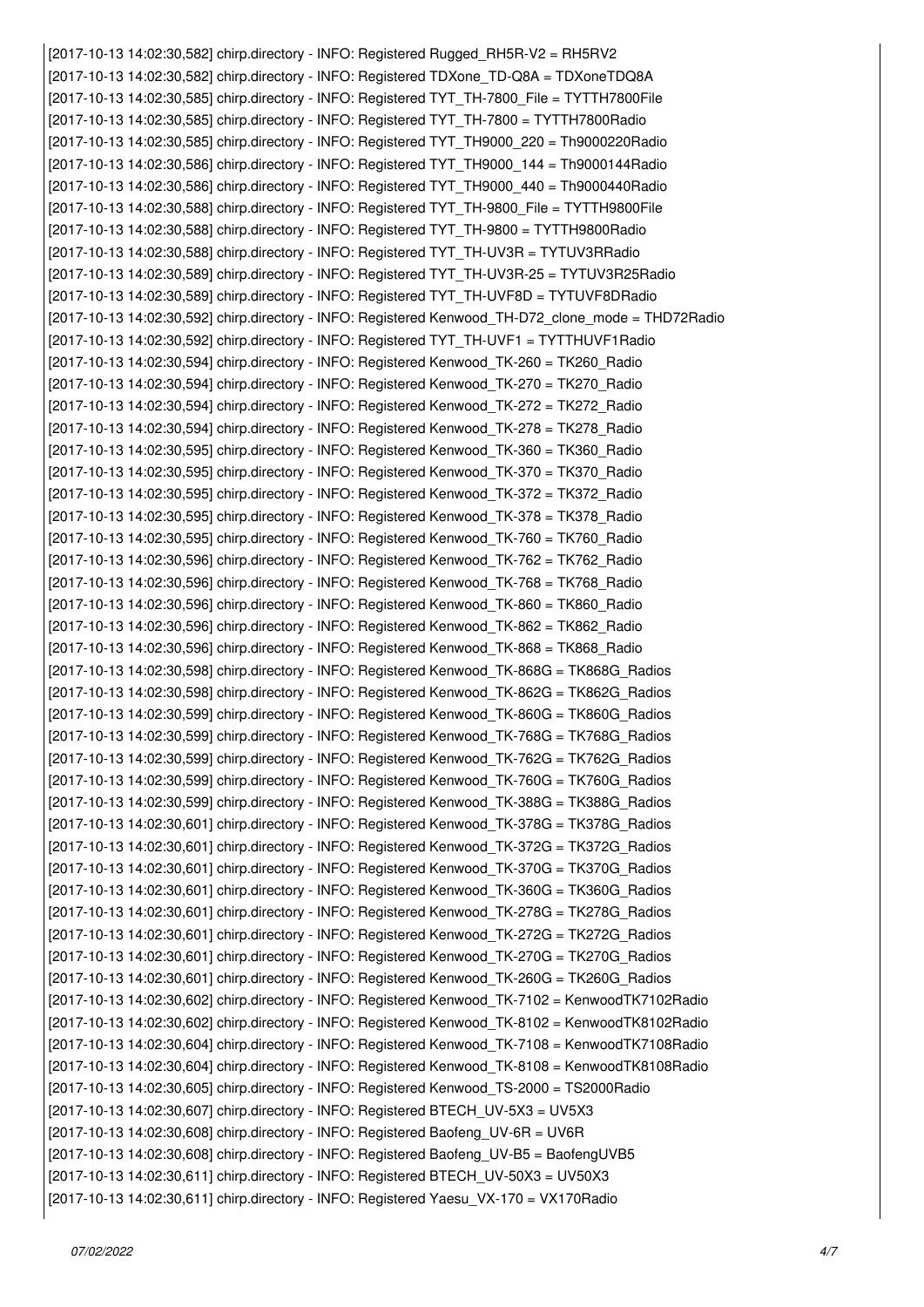*[2017-10-13 14:02:30,612] chirp.directory - INFO: Registered Yaesu\_VX-2 = VX2Radio [2017-10-13 14:02:30,614] chirp.directory - INFO: Registered Yaesu\_VX-3 = VX3Radio [2017-10-13 14:02:30,615] chirp.directory - INFO: Registered Yaesu\_VX-5 = VX5Radio [2017-10-13 14:02:30,615] chirp.directory - INFO: Registered Yaesu\_VX-6 = VX6Radio [2017-10-13 14:02:30,617] chirp.directory - INFO: Registered Yaesu\_VX-7 = VX7Radio [2017-10-13 14:02:30,618] chirp.directory - INFO: Registered Yaesu\_VX-8R = VX8Radio [2017-10-13 14:02:30,618] chirp.directory - INFO: Registered Yaesu\_VX-8DR = VX8DRadio [2017-10-13 14:02:30,618] chirp.directory - INFO: Registered Yaesu\_VX-8GE = VX8GERadio [2017-10-13 14:02:30,619] chirp.directory - INFO: Registered Vertex\_Standard\_VXA-700 = VXA700Radio [2017-10-13 14:02:30,628] elib.intl - DEBUG: Set environment variable 'LANG' to 'en\_US' ('kernel32.SetEnvironmentVariableW') [2017-10-13 14:02:30,628] elib.intl - DEBUG: Set environment variable 'LANG' to 'en\_US' ('msvcrt.\_putenv') [2017-10-13 14:02:30,628] elib.intl - DEBUG: Set environment variable 'LANG' to 'en\_US' ('msvcr90.\_putenv') [2017-10-13 14:02:30,871] chirp.ui.mainapp - INFO: Skipping existing stock config [2017-10-13 14:02:30,871] chirp.ui.mainapp - INFO: Skipping existing stock config [2017-10-13 14:02:30,872] chirp.ui.mainapp - INFO: Skipping existing stock config [2017-10-13 14:02:30,872] chirp.ui.mainapp - INFO: Skipping existing stock config [2017-10-13 14:02:30,872] chirp.ui.mainapp - INFO: Skipping existing stock config [2017-10-13 14:02:30,872] chirp.ui.mainapp - INFO: Skipping existing stock config [2017-10-13 14:02:30,874] chirp.ui.mainapp - INFO: Skipping existing stock config [2017-10-13 14:02:30,874] chirp.ui.mainapp - INFO: Skipping existing stock config [2017-10-13 14:02:30,874] chirp.ui.mainapp - INFO: Skipping existing stock config [2017-10-13 14:02:30,875] chirp.ui.mainapp - INFO: Skipping existing stock config [2017-10-13 14:02:30,875] chirp.ui.mainapp - INFO: Skipping existing stock config [2017-10-13 14:02:30,875] chirp.ui.mainapp - INFO: Skipping existing stock config [2017-10-13 14:02:30,875] chirp.ui.mainapp - INFO: Skipping existing stock config [2017-10-13 14:02:30,881] chirp.ui.reporting - DEBUG: Checking for updates [2017-10-13 14:02:32,769] chirp.ui.reporting - DEBUG: Server reports version 20171013 is latest [2017-10-13 14:02:32,769] chirp.ui.mainapp - INFO: Server reports version 20171013 is available [2017-10-13 14:02:54,476] chirp.ui.bandplans - WARNING: Bandplan North American Band Plan has duplicates [1800000-2000000 160 Meter Band simplex , 1800000-2000000 160 Meter Band simplex mode: CW ] [2017-10-13 14:02:54,476] chirp.ui.bandplans - WARNING: Bandplan North American Band Plan has duplicates [1800000-1810000 Digimodes simplex , 1800000-1810000 Digital Modes simplex ] [2017-10-13 14:02:54,477] chirp.ui.bandplans - WARNING: Bandplan North American Band Plan has duplicates [1999000-2000000 Beacons simplex mode: CW , 1999000-2000000 Beacons simplex ] [2017-10-13 14:02:54,477] chirp.ui.bandplans - WARNING: Bandplan North American Band Plan has duplicates [3500000-4000000 80 Meter Band simplex , 3500000-4000000 80 Meter Band simplex ] [2017-10-13 14:02:54,480] chirp.ui.bandplans - WARNING: Bandplan North American Band Plan has duplicates [7000000-7300000 40 Meter Band simplex , 7000000-7300000 40 Meter Band simplex ] [2017-10-13 14:02:54,483] chirp.ui.bandplans - WARNING: Bandplan North American Band Plan has duplicates [10100000-10150000 30 Meter Band simplex , 10100000-10150000 30 Meter Band simplex ] [2017-10-13 14:02:54,483] chirp.ui.bandplans - WARNING: Bandplan North American Band Plan has duplicates [10130000-10140000 All narrow band digimodes simplex , 10130000-10140000 RTTY simplex mode: RTTY ] [2017-10-13 14:02:54,483] chirp.ui.bandplans - WARNING: Bandplan North American Band Plan has duplicates [10140000-10150000 All modes, digimodes, no phone simplex , 10140000-10150000 Packet simplex ] [2017-10-13 14:02:54,483] chirp.ui.bandplans - WARNING: Bandplan North American Band Plan has duplicates [14000000-14350000 20 Meter Band simplex , 14000000-14350000 20 Meter Band simplex ] [2017-10-13 14:02:54,486] chirp.ui.bandplans - WARNING: Bandplan North American Band Plan has duplicates [18068000-18168000 17 Meter Band simplex , 18068000-18168000 17 Meter Band simplex ] [2017-10-13 14:02:54,489] chirp.ui.bandplans - WARNING: Bandplan North American Band Plan has duplicates [21000000-21450000 15 Meter Band simplex , 21000000-21450000 15 Meter Band simplex ] [2017-10-13 14:02:54,490] chirp.ui.bandplans - WARNING: Bandplan North American Band Plan has duplicates [24890000-24990000 12 Meter Band simplex , 24890000-24990000 12 Meter Band simplex ] [2017-10-13 14:02:54,493] chirp.ui.bandplans - WARNING: Bandplan North American Band Plan has duplicates*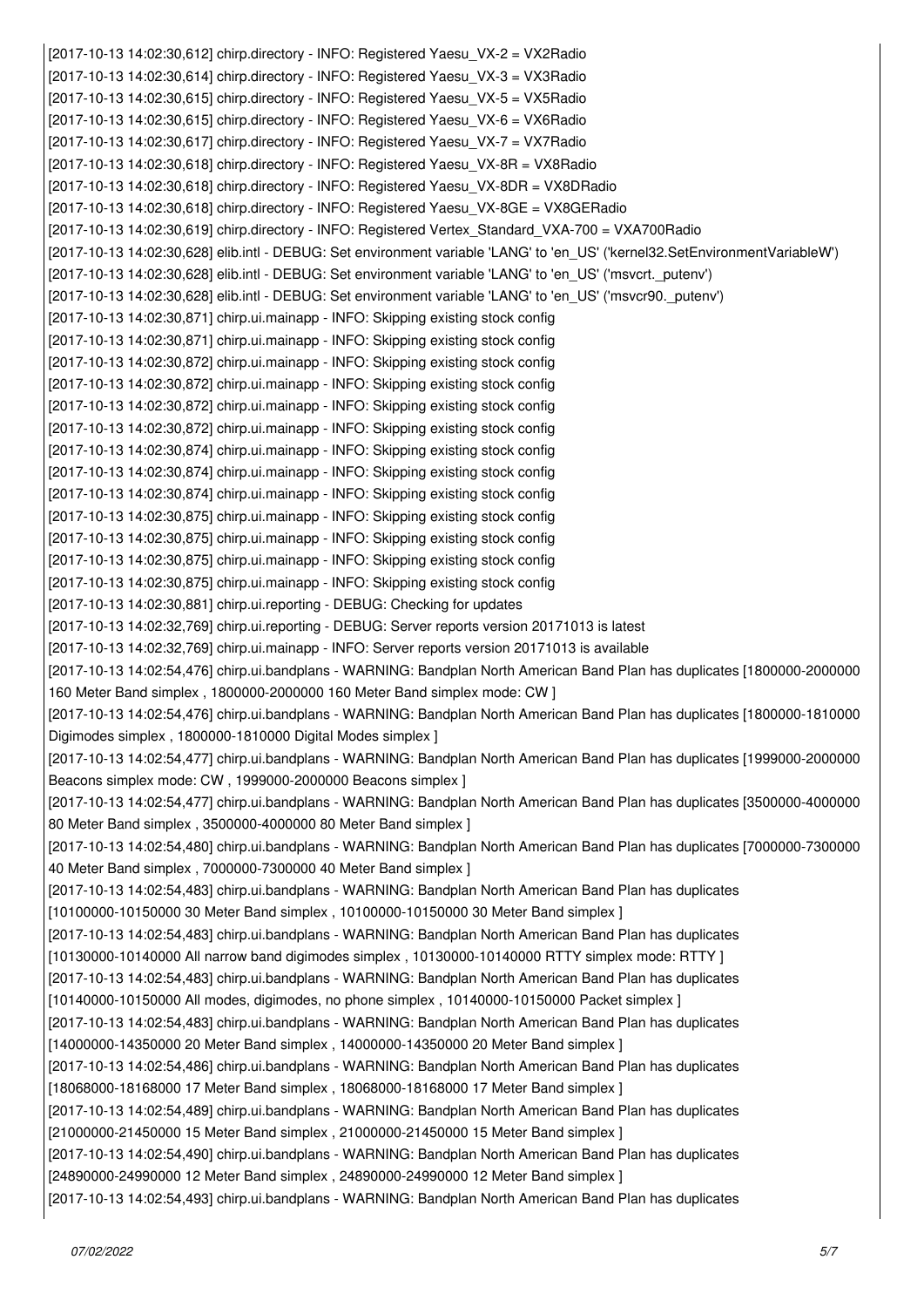*[28000000-28070000 CW simplex mode: CW , 28000000-28070000 CW simplex mode: CW ] [2017-10-13 14:02:54,494] chirp.ui.bandplans - WARNING: Bandplan North American Band Plan has duplicates [28150000-28190000 All narrow band modes, digimodes simplex , 28150000-28190000 CW simplex mode: CW ] [2017-10-13 14:02:54,496] chirp.ui.bandplans - WARNING: Bandplan North American Band Plan has duplicates [29000000-29200000 All modes, AM preferred simplex mode: AM , 29000000-29200000 AM simplex mode: AM ] [2017-10-13 14:02:54,496] chirp.ui.bandplans - WARNING: Bandplan North American Band Plan has duplicates [29300000-29510000 Satellite downlink simplex , 29300000-29510000 Satellite Downlinks simplex ] [2017-10-13 14:02:54,497] chirp.ui.bandplans - WARNING: Bandplan North American Band Plan has duplicates [1800000-2000000 160 Meter Band simplex , 1800000-2000000 160 Meter Band simplex mode: CW ] [2017-10-13 14:02:54,499] chirp.ui.bandplans - WARNING: Bandplan North American Band Plan has duplicates [1800000-1810000 Digimodes simplex , 1800000-1810000 Digital Modes simplex ] [2017-10-13 14:02:54,500] chirp.ui.bandplans - WARNING: Bandplan North American Band Plan has duplicates [1999000-2000000 Beacons simplex mode: CW , 1999000-2000000 Beacons simplex ] [2017-10-13 14:02:54,500] chirp.ui.bandplans - WARNING: Bandplan North American Band Plan has duplicates [3500000-4000000 80 Meter Band simplex , 3500000-4000000 80 Meter Band simplex ] [2017-10-13 14:02:54,500] chirp.ui.bandplans - WARNING: Bandplan North American Band Plan has duplicates [7000000-7300000 40 Meter Band simplex , 7000000-7300000 40 Meter Band simplex ] [2017-10-13 14:02:54,502] chirp.ui.bandplans - WARNING: Bandplan North American Band Plan has duplicates [10100000-10150000 30 Meter Band simplex , 10100000-10150000 30 Meter Band simplex ] [2017-10-13 14:02:54,502] chirp.ui.bandplans - WARNING: Bandplan North American Band Plan has duplicates [10130000-10140000 All narrow band digimodes simplex , 10130000-10140000 RTTY simplex mode: RTTY ] [2017-10-13 14:02:54,502] chirp.ui.bandplans - WARNING: Bandplan North American Band Plan has duplicates [10140000-10150000 All modes, digimodes, no phone simplex , 10140000-10150000 Packet simplex ] [2017-10-13 14:02:54,503] chirp.ui.bandplans - WARNING: Bandplan North American Band Plan has duplicates [14000000-14350000 20 Meter Band simplex , 14000000-14350000 20 Meter Band simplex ] [2017-10-13 14:02:54,503] chirp.ui.bandplans - WARNING: Bandplan North American Band Plan has duplicates [18068000-18168000 17 Meter Band simplex , 18068000-18168000 17 Meter Band simplex ] [2017-10-13 14:02:54,505] chirp.ui.bandplans - WARNING: Bandplan North American Band Plan has duplicates [21000000-21450000 15 Meter Band simplex , 21000000-21450000 15 Meter Band simplex ] [2017-10-13 14:02:54,506] chirp.ui.bandplans - WARNING: Bandplan North American Band Plan has duplicates [24890000-24990000 12 Meter Band simplex , 24890000-24990000 12 Meter Band simplex ] [2017-10-13 14:02:54,506] chirp.ui.bandplans - WARNING: Bandplan North American Band Plan has duplicates [28000000-28070000 CW simplex mode: CW , 28000000-28070000 CW simplex mode: CW ] [2017-10-13 14:02:54,507] chirp.ui.bandplans - WARNING: Bandplan North American Band Plan has duplicates [28150000-28190000 All narrow band modes, digimodes simplex , 28150000-28190000 CW simplex mode: CW ] [2017-10-13 14:02:54,509] chirp.ui.bandplans - WARNING: Bandplan North American Band Plan has duplicates [29000000-29200000 All modes, AM preferred simplex mode: AM , 29000000-29200000 AM simplex mode: AM ] [2017-10-13 14:02:54,509] chirp.ui.bandplans - WARNING: Bandplan North American Band Plan has duplicates [29300000-29510000 Satellite downlink simplex , 29300000-29510000 Satellite Downlinks simplex ] [2017-10-13 14:02:54,588] chirp.ui.memedit - INFO: DTCS Code supported: True [2017-10-13 14:02:54,589] chirp.ui.memedit - INFO: DTCS Rx Code supported: False [2017-10-13 14:02:54,589] chirp.ui.memedit - INFO: DTCS Pol supported: True [2017-10-13 14:02:54,589] chirp.ui.memedit - INFO: Mode supported: True [2017-10-13 14:02:54,589] chirp.ui.memedit - INFO: Offset supported: True [2017-10-13 14:02:54,589] chirp.ui.memedit - INFO: Name supported: True [2017-10-13 14:02:54,589] chirp.ui.memedit - INFO: Tune Step supported: True [2017-10-13 14:02:54,589] chirp.ui.memedit - INFO: Name supported: True [2017-10-13 14:02:54,591] chirp.ui.memedit - INFO: ToneSql supported: True [2017-10-13 14:02:54,591] chirp.ui.memedit - INFO: Cross Mode supported: False [2017-10-13 14:02:54,591] chirp.ui.memedit - INFO: Comment supported: True [2017-10-13 14:02:54,591] chirp.ui.memedit - INFO: DTCS Code supported: True [2017-10-13 14:02:54,591] chirp.ui.memedit - INFO: DTCS Rx Code supported: False [2017-10-13 14:02:54,591] chirp.ui.memedit - INFO: DTCS Pol supported: True*